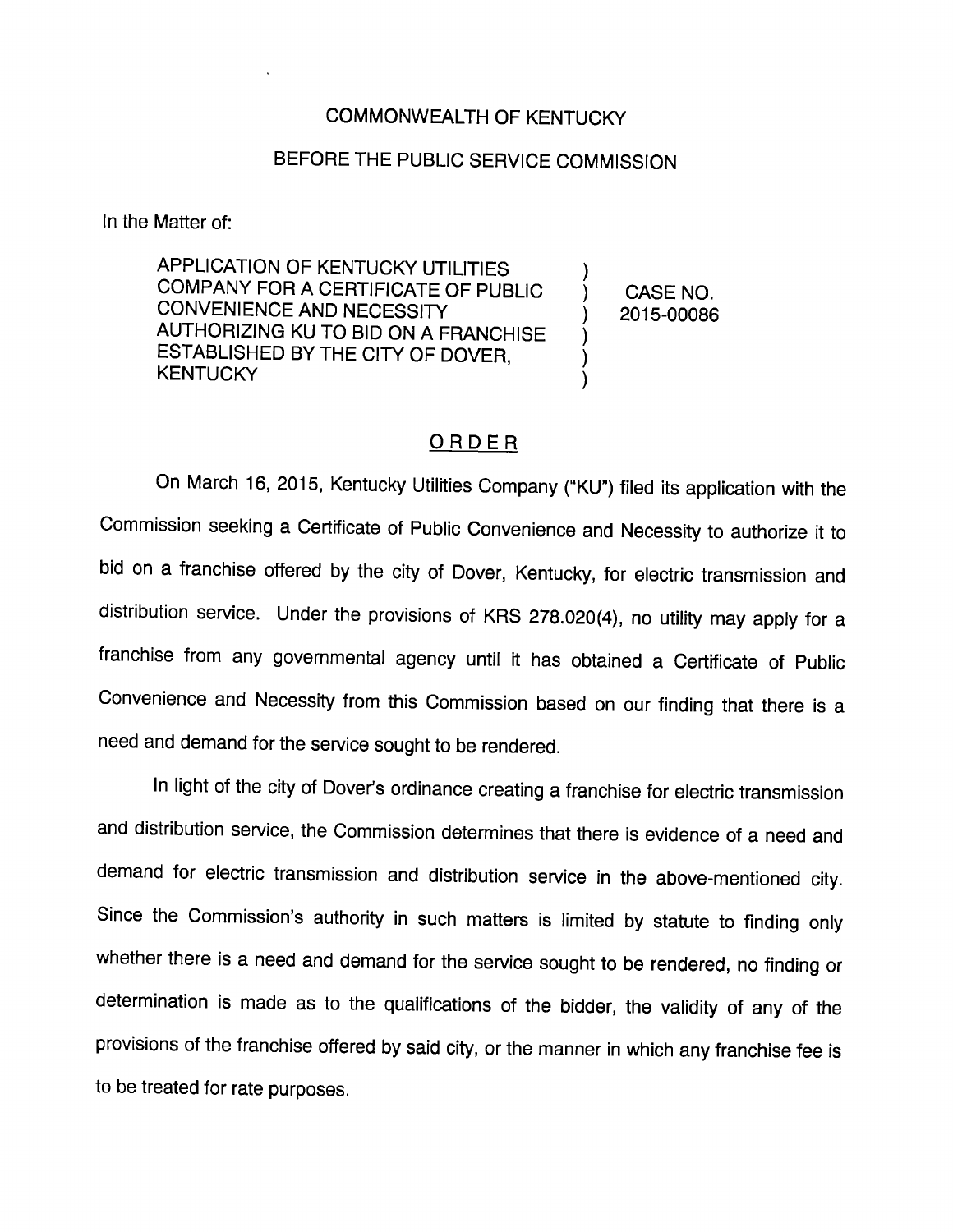## IT IS THEREFORE ORDERED that:

1. KU is granted a Certificate of Public Convenience and Necessity that authorizes it to bid on a franchise offered by the city of Dover, Kentucky, for electric transmission and distribution service.

2. If KU is not the successful bidder, KU shall, within ten days of the award of the franchise at issue, file with the Commission a written notice stating that KU was not the successful bidder.

3. If KU is the successful bidder, KU shall, within ten days of the award of the franchise at issue, file with the Commission a copy of the executed franchise agreement and a statement disclosing the amount of the initial franchise fee.

4. If KU is the successful bidder, KU shall, within ten days of an increase or decrease in the amount of the initial franchise fee set forth in the franchise agreement, file with the Commission documentation setting forth the revised fee.

5. Any documents filed pursuant to ordering paragraphs 2, 3, or 4 of this Order shall reference the number of this case and shall be electronically submitted via the Commission's electronic Tariff Filing System.

6. This Order shall not be construed as granting a Certificate of Public Convenience and Necessity to construct utility facilities in said city.

By the Commission

ATTEST Executive Director

ENTERED MAR 2 7 2015 JCKY PUBLIC /ICE COMMISSION

Case No. 2015-00086